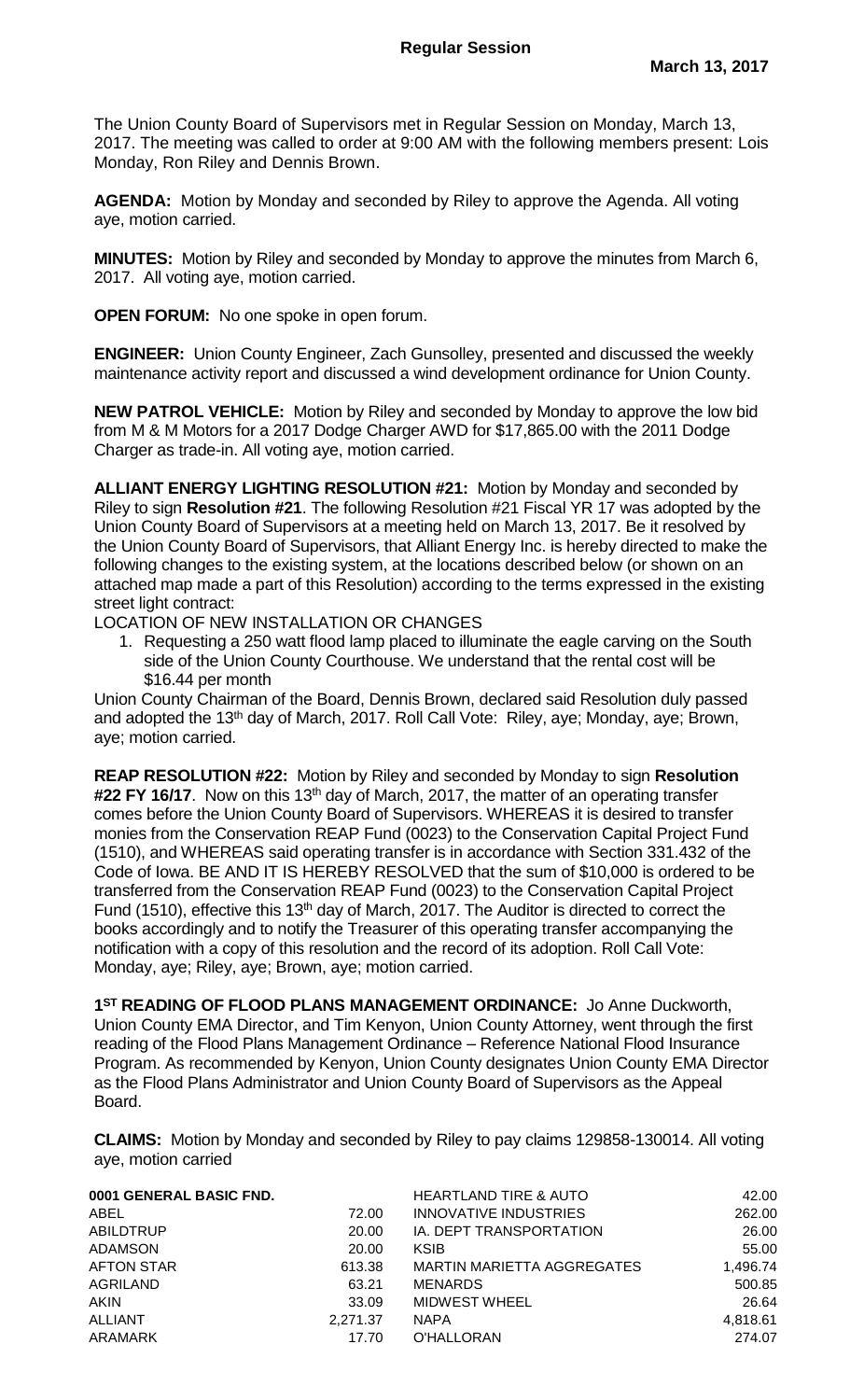| <b>BOOTH</b>                       | 20.00     | POKORNY BP                                | 28.62     |
|------------------------------------|-----------|-------------------------------------------|-----------|
| <b>BROWN</b>                       | 20.00     | <b>SCC NETWORKS</b>                       | 39.66     |
| <b>BSM ENTERPRISES</b>             | 52.50     | <b>SCHILDBERG</b>                         | 23,837.18 |
| <b>BUSCH</b>                       | 63.90     | SERVICE TECHS                             | 161.45    |
| <b>CARD SERVICES</b>               | 1,928.95  | <b>SIRWA</b>                              | 19.00     |
| <b>CARLSON</b>                     | 20.00     | <b>ZIEGLER</b>                            | 3,631.67  |
| CASEY'S                            | 750.00    | 0020 SECONDARY ROAD FND. TTL.:            | 44,497.66 |
| <b>CHAT</b>                        | 255.76    |                                           |           |
| <b>CHEERS</b>                      | 60.00     | <b>1510 CAPITAL PROJECTS FND.</b>         |           |
| <b>CLARKE CO. SHERIFF</b>          | 38.00     | IA. DNR                                   | 10,000.00 |
| <b>CRESTON FARM &amp; HOME</b>     | 64.02     | <b>1510 CAPITAL PROJECTS FND. TTL.:</b>   | 10,000.00 |
| <b>CRESTON MUNICIPAL UTILITIES</b> | 305.29    |                                           |           |
| <b>CRESTON PUBLISHING</b>          | 529.20    | <b>1550 CAPITAL PROJECTS (WATER GRID)</b> |           |
| <b>CULLIGAN</b>                    | 64.00     | IA. DNR                                   | 10,000.00 |
| <b>DES MOINES STAMP</b>            | 32.80     | 1550 CPITL PROJCTS (WATR GRID) TTL.:      | 10,000.00 |
| <b>DESIGN ALLIANCE</b>             | 1,500.00  |                                           |           |
| <b>ECHO GROUP</b>                  | 22.57     | <b>4000 EMERGENCY MANAGEMENT FND.</b>     |           |
| <b>FARMERS ELECTRIC</b>            | 1,761.96  | <b>AFTON STAR</b>                         | 88.00     |
| <b>GILBERT</b>                     | 20.00     | <b>CRESTON PUBLISHING</b>                 | 61.23     |
| <b>GREEN VALLEY PEST</b>           | 57.00     | IA EMERGENCY MANAGEMENT ASSOC             | 275.00    |
| <b>HANSEN</b>                      | 72.00     | <b>MEDIACOM</b>                           | 134.67    |
| <b>HEARTLAND TIRE &amp; AUTO</b>   | 50.95     | <b>VICKER PROGRAMMING</b>                 | 72.00     |
| HELENA CHEMICAL COMPANY            | 1,165.00  | VISA/ISSB                                 | 262.53    |
| <b>HYSELL</b>                      | 100.31    | <b>4000 EMRGNCY MNGEMNT FND. TTL.:</b>    | 893.43    |
| <b>IACCVSO</b>                     | 60.00     |                                           |           |
| <b>ILEA</b>                        | 160.00    | <b>4003 EMPOWERMENT</b>                   |           |
| <b>JASPER CO. SHERIFF</b>          | 103.91    | <b>ADAMS</b>                              | 800.00    |
| <b>JIM'S SANITATION</b>            | 315.00    | <b>CREATIVE BEGINNINGS</b>                | 300.00    |
| <b>KELLY</b>                       | 20.00     | <b>DISCOVERY KIDS</b>                     | 1,014.00  |
| <b>KIBURZ</b>                      | 20.00     | <b>JOYFUL SPARKS</b>                      | 450.00    |
| <b>KLINE</b>                       | 20.00     | PRECIOUS PEOPLE                           | 2,520.00  |
| <b>KLINGENSMITH</b>                | 20.00     | RINGGOLD CO. CHILD CARE                   | 825.00    |
| <b>LOOMIS</b>                      | 20.00     | RINGGOLD CO. PUBLIC HEALTH                | 4,222.95  |
| <b>MADISON CO. SHERIFF</b>         | 49.65     | <b>SCHULTZ</b>                            | 200.00    |
| <b>MCINTIRE</b>                    | 20.00     | <b>SICKELS</b>                            | 3,928.26  |
| <b>MEDICAP</b>                     | 15.90     | SOUTHERN IA. TROLLEY                      | 252.00    |
| <b>MITCHELL</b>                    | 20.00     | <b>SWCC</b>                               | 9,772.00  |
|                                    |           |                                           |           |
| <b>OFFICE MACHINES</b>             | 240.37    | TAYLOR CO. AG EXTENSION                   | 3,403.33  |
| <b>PCR</b>                         | 236.25    | TRINITY LUTHERAN PRESCHOOL                | 1,172.00  |
| <b>PEPPMEIER</b>                   | 20.00     | <b>TUCKER</b>                             | 800.00    |
| <b>PETZNICKS</b>                   | 295.00    | <b>4003 EMPOWERMENT TTL.:</b>             | 29,659.54 |
| <b>PJGREUFE &amp; ASSOC</b>        | 1,500.00  |                                           |           |
| POKORNY BP                         | 144.02    | <b>4004 LAW ENFORCEMENT CENTER</b>        |           |
| <b>RICE</b>                        | 20.00     | <b>ALLIANT</b>                            | 2,748.25  |
| <b>ROLLINGS</b>                    | 20.00     | <b>ARAMARK</b>                            | 29.20     |
| SERVICE TECHS                      | 32.00     | <b>BM SALES</b>                           | 43.50     |
| <b>SHOPKO</b>                      | 6.03      | COUNSEL OFFICE & DOCUMENT                 | 268.01    |
| SHRED-IT                           | 76.46     | <b>CRESTON PUBLISHING</b>                 | 41.57     |
| <b>SIDDENS</b>                     | 25.00     | ELECTRONIC ENGINEERING                    | 3,086.00  |
| <b>SIRWA</b>                       | 35.31     | <b>FIRST COMMUNICATIONS</b>               | 23.83     |
| STATE MEDICAL EXAMINER             | 1,701.00  | <b>GREEN VALLEY PEST</b>                  | 36.00     |
| SUMMIT HOUSE APARTMENTS            | 450.00    | UNION CO. AUDITOR                         | 69.00     |
| <b>SUPERIOR LAMP</b>               | 604.33    | <b>4004 LAW ENFORCEMENT CENTER TTL.:</b>  | 6,345.36  |
| <b>SUPREME CLEANERS</b>            | 105.50    |                                           |           |
| <b>TANNER</b>                      | 20.00     | 4100 CO. ASSESSMENT EXPENSE               |           |
| <b>THATCHER</b>                    | 144.00    | <b>BANKERS LEASING</b>                    | 115.15    |
| <b>TRIPP</b>                       | 40.00     | <b>CRESTON PUBLISHING</b>                 | 76.37     |
| <b>UNION CO. ENGINEER</b>          | 287.04    | <b>VANGUARD APPRAISALS</b>                | 3,555.00  |
| <b>US CELLULAR</b>                 | 236.31    | 4100 CO. ASSESSMENT EXPENSE TTL.:         | 3,746.52  |
| <b>US POST OFFICE</b>              | 200.00    |                                           |           |
| <b>VEATCH</b>                      | 20.00     | <b>4150 SOUTHERN HILLS REGION</b>         |           |
| <b>WEBSTER CO. SHERIFF</b>         | 5.00      | <b>AISTROPE</b>                           | 412.32    |
| <b>WHITE</b>                       | 33.75     | CARE                                      | 7,550.00  |
| <b>WICKIZER</b>                    | 75.00     | <b>CENTURY LINK</b>                       | 114.93    |
| <b>WINDSTREAM</b>                  | 241.69    | <b>CHOICE</b>                             | 1,908.72  |
| <b>XEROX BUSINESS</b>              | 1,150.00  | <b>COUNSEL OFFICE &amp; DOCUMENT</b>      | 93.95     |
| <b>YOUNG</b>                       | 20.00     | <b>COUNTRY HAVEN CORP</b>                 | 6,059.20  |
| 0001 GEN BASIC FND. TTL.:          | 20,893.48 | <b>CROSSROADS</b>                         | 14,375.00 |
|                                    |           | <b>INNOVATIVE INDUSTRIES</b>              | 7,704.56  |
| 0002 GEN SUPPLEMENTAL              |           | <b>NEW HORIZONS</b>                       | 3,655.00  |
| <b>ACCESS</b>                      | 344.38    | <b>NOSEKABEL</b>                          | 859.30    |
| <b>SHEAKLEY</b>                    | 303.28    | SOUTHERN IA. TROLLEY                      | 3,483.01  |
| <b>TYLER INSURANCE</b>             | 100.00    | 4150 SOUTHERN HILLS REGION TTL.:          | 46,215.99 |